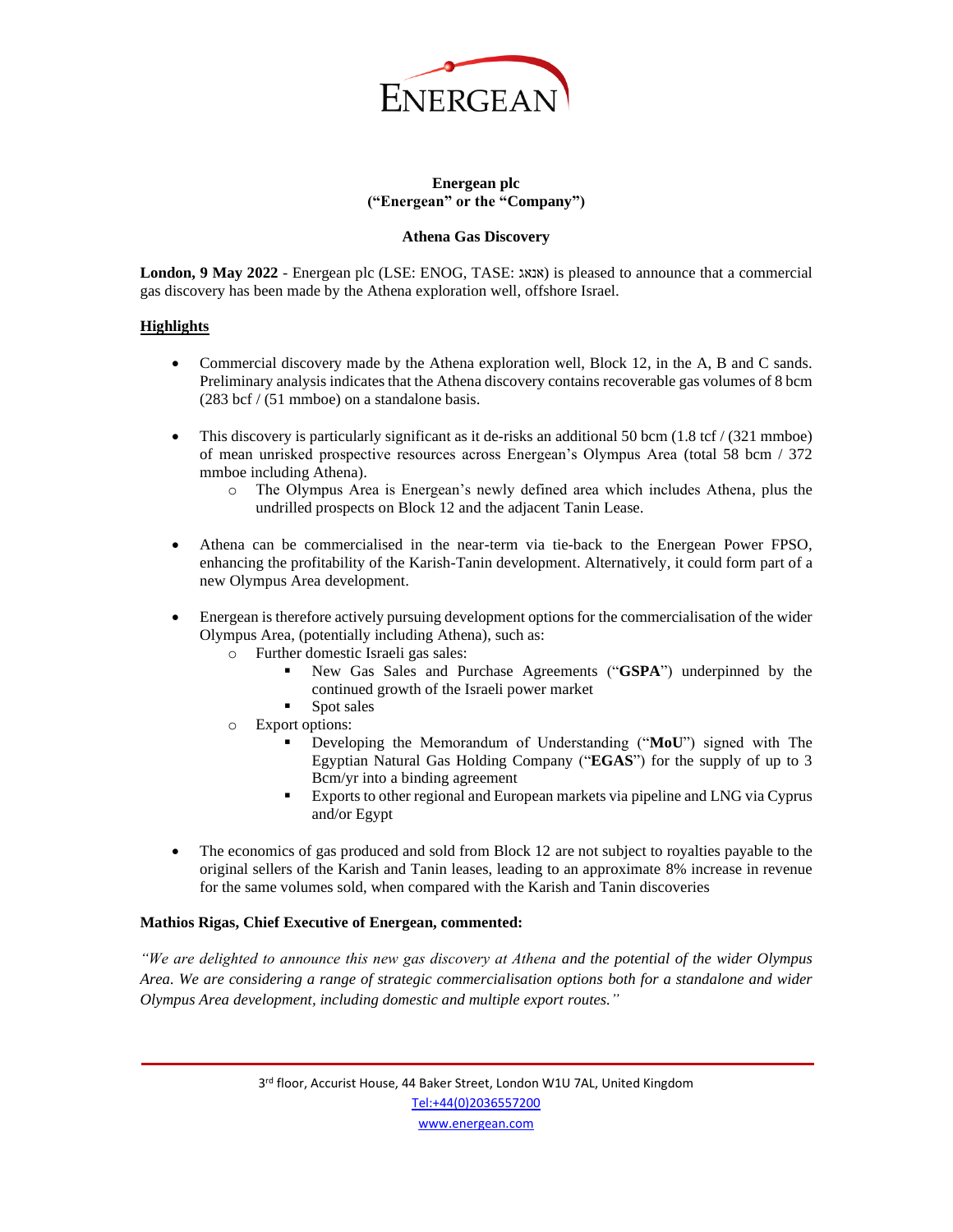

*"This discovery and the broader de-risking of a number of prospects in the Olympus Area reaffirms the role of the East Mediterranean as a global gas exploration hotspot. It strengthens our commitment to provide competition and security of supply to the region, enables the optimisation of our Israel portfolio and fulfils one of our key milestones for 2022."*

## **Athena Gas Discovery**

## **Athena Well Results**

The Athena exploration well was drilled on Block 12 (Energean Israel, 100%), located 20 kilometres from Karish and 20 kilometres from Tanin A, in a water depth of 1,769 metres. It was drilled in 51 days and came in below the budget of \$35 million. The Athena exploration well is the fifth well in a row that has been drilled successfully by Energean in Israel.

A gross hydrocarbon column of 156 metres was encountered in the primary target (the A, B and C sands). Preliminary analysis indicates that the Athena discovery contains recoverable gas volumes of 8 bcm (283 bcf / (51 mmboe) on a standalone basis. Additional analysis will now be undertaken to further refine the full resource potential (including volumes contained within thinner sands between the main reservoir units) and to confirm the liquids content of the discovery.

The Athena well has been suspended as a future production well.

Commercial hydrocarbons were not discovered in the deeper secondary target (22% Probability of Success, D sands).

## **Multiple Commercialisation Options Under Consideration**

Athena can be commercialised in the near-term via tie-back to the Energean Power FPSO, enhancing the profitability of the Karish-Tanin development. Alternatively, it could form part of a new development called the Olympus Area.

Energean's Olympus Area consists of Block 12 and the prospects on the Tanin lease. The discoveries and prospects in this area lie along the same geological trend and Athena was drilled on the same direct hydrocarbon indicator (shown in the seismic analysis) as Tanin. As such, Energean is confident that the Athena discovery has de-risked the A, B and C sands in the remaining prospects of the Olympus Area, estimated to be 50 bcm (1.8 tcf / (321 mmboe) of mean unrisked prospective resources (total 58 bcm / 372 mmboe including Athena). This estimate excludes the liquids component as well as any gas upside in the thinner sands between the main reservoir units.

Energean has identified multiple commercialisation options for the Athena discovery and potential future Olympus Area development, including both domestic customers and export routes. These options include:

- Further domestic Israeli gas sales:
	- o New GSPAs underpinned by the continued growth of the Israeli power market
	- o Spot sales (spot contract signed with the Israel Electric Corporation ("**IEC**") in March 2022)
- Export options: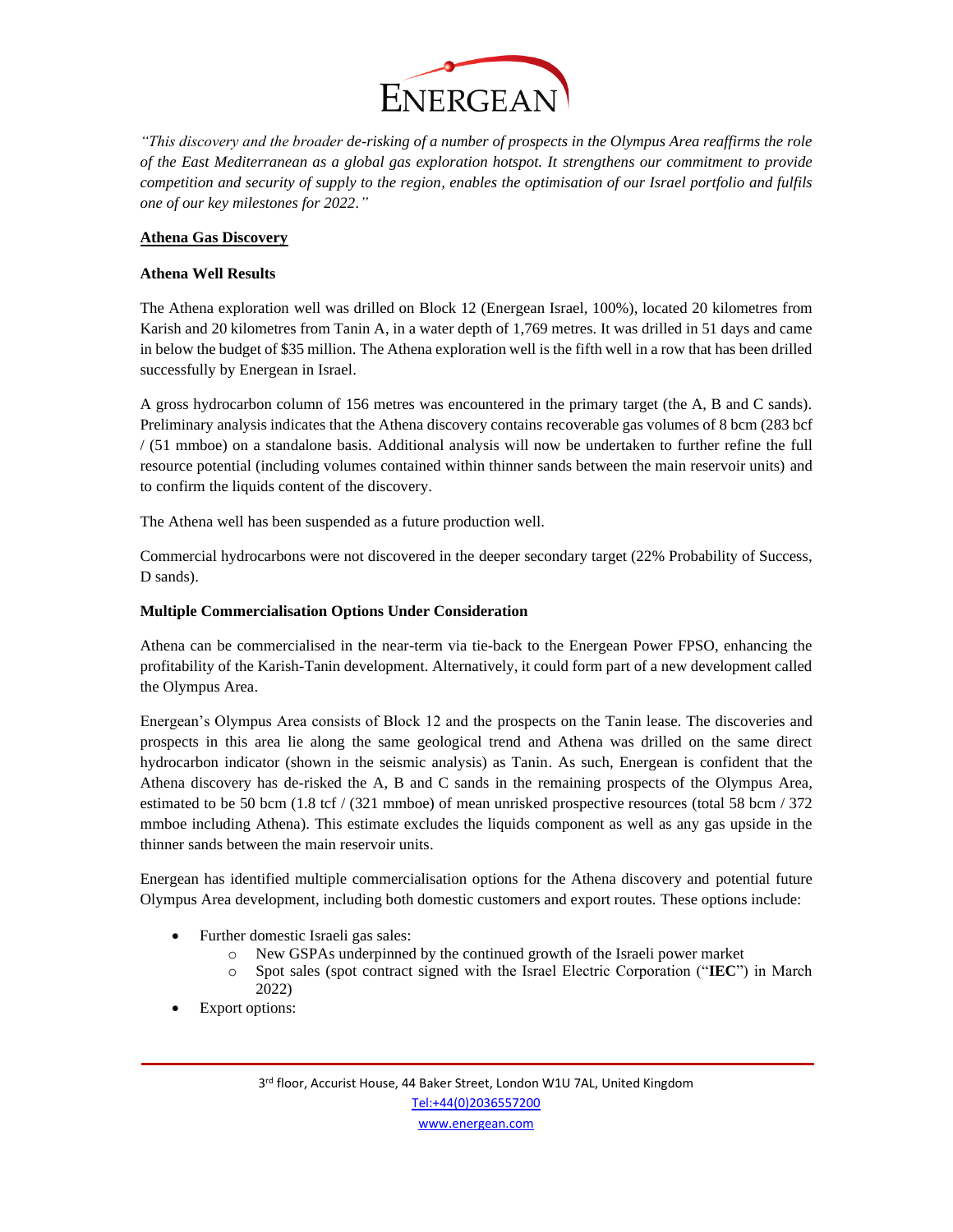

- o Developing the MoU signed with EGAS into a binding agreement. The MoU was signed in December 2021 for the sale and purchase of up to 3 bcm/yr of natural gas on average for a period of 10 years, commencing with initial volumes of up to 1 bcm/yr.
- o Exports to other regional and European markets via pipeline and LNG via Cyprus and/or Egypt

Block 12 (including Athena) benefits from an absence of any seller royalties on production or constraint on export from the lease, improving the economics versus the Karish and Tanin leases.

#### **Remaining Drilling Campaign**

The Stena IceMAX has now moved to the Karish Main-04 appraisal well, of which the top hole has already been drilled. The rig will then complete the Karish North development well. A decision on whether to drill the previously communicated optional wells (Hermes and/or Hercules) is expected to be made by the end of Q2 2022.

#### **Enquiries**

For capital markets[: ir@energean.com](mailto:ir@energean.com) Maria Martin, Head of Corporate Finance Tel: +44 7917 573 354 For media: [pblewer@energean.com](mailto:pblewer@energean.com) Paddy Blewer, Head of Corporate Communications Tel: +44 7765 250 857

# **Forward looking statements**

This announcement contains statements that are, or are deemed to be, forward-looking statements. In some instances, forward-looking statements can be identified by the use of terms such as "projects", "forecasts", "on track", "anticipates", "expects", "believes", "intends", "may", "will", or "should" or, in each case, their negative or other variations or comparable terminology. Forward-looking statements are subject to a number of known and unknown risks and uncertainties that may cause actual results and events to differ materially from those expressed in or implied by such forward-looking statements, including, but not limited to: general economic and business conditions; demand for the Company's products and services; competitive factors in the industries in which the Company operates; exchange rate fluctuations; legislative, fiscal and regulatory developments; political risks; terrorism, acts of war and pandemics; changes in law and legal interpretations; and the impact of technological change. Forward-looking statements speak only as of the date of such statements and, except as required by applicable law, the Company undertakes no obligation to update or revise publicly any forward-looking statements, whether as a result of new information, future events or otherwise. The information contained in this announcement is subject to change without notice.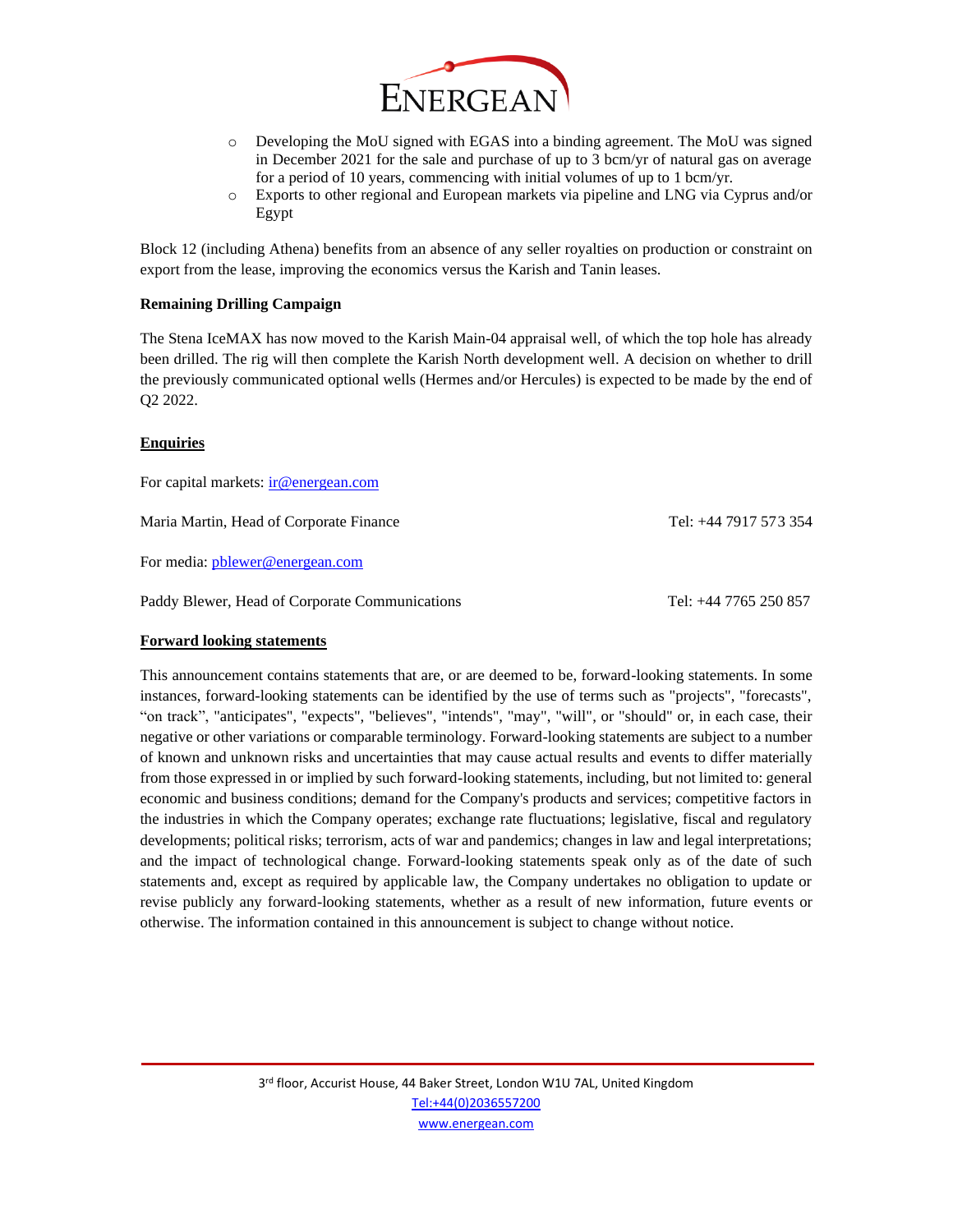

# **Figure 1 – Olympus Area map**



# **Figure 2 – Olympus Area Direct Hydrocarbon Indicator**